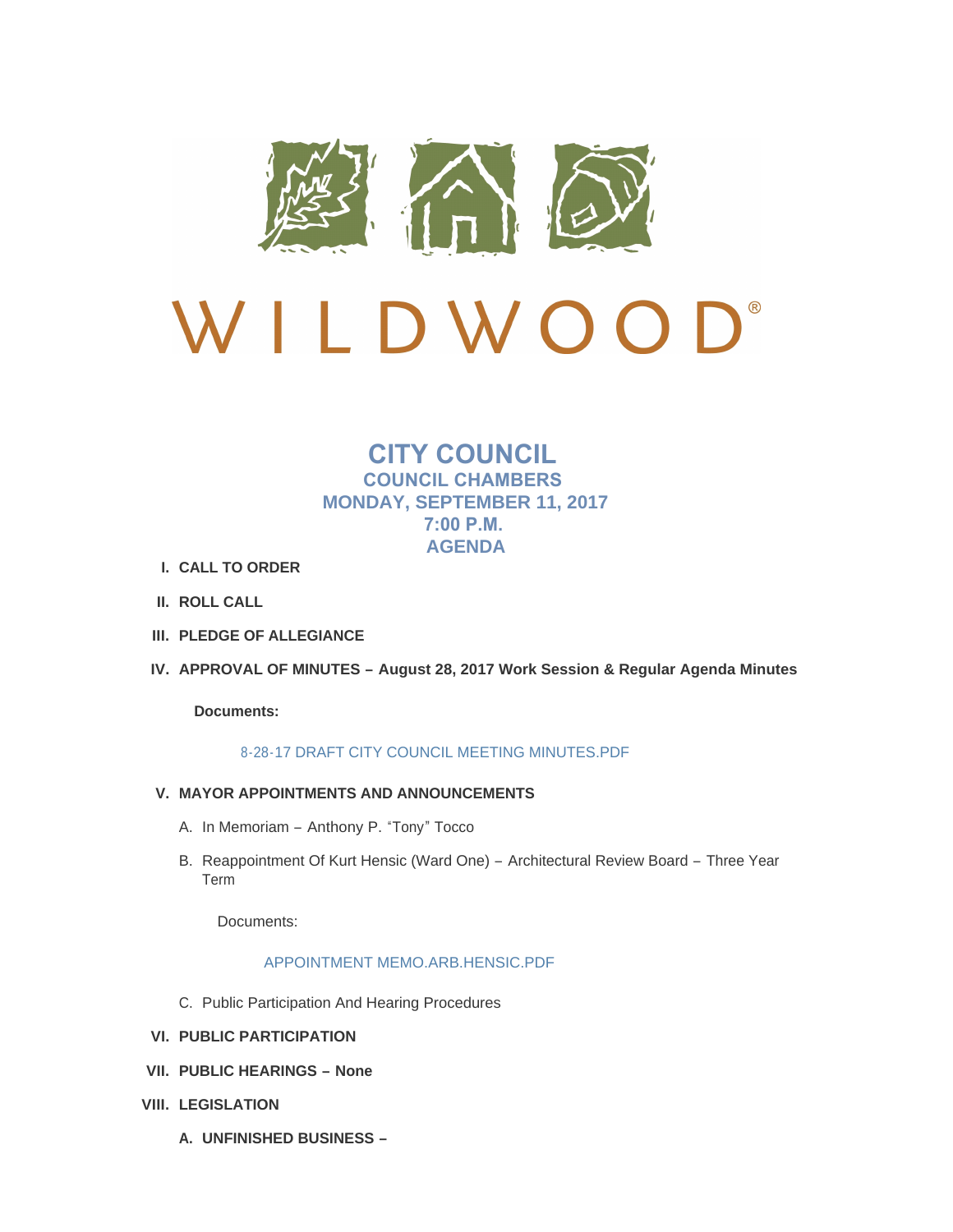(Postponed At August 28, 2017 City Council Meeting) BILL #2292 1.

AN ORDINANCE OF THE CITY OF WILDWOOD, MISSOURI, AMENDING TRAFFIC SCHEDULE XII, ADOPTED BY SECTION 390.010 OF THE CODE OF ORDINANCES OF THE CITY OF WILDWOOD, BY ESTABLISHING A NEW REGULATION OF THE KINDS AND CLASSES OF TRAFFIC PERMITTED ON FOX CREEK ROAD. *Recommended by the Board of Public Safety* (Second Reading) (Ward – Six) Direct Budgetary Impact: \$1,000

Documents:

#### [BILL 2292.PDF](http://cityofwildwood.com/AgendaCenter/ViewFile/Item/12217?fileID=17574)

BILL #2293 2.

AN ORDINANCE REVISING THE BUDGET FOR THE CITY OF WILDWOOD, MISSOURI, FOR THE FISCAL YEAR COMMENCING ON JANUARY 1, 2017 AND ENDING ON DECEMBER 31, 2017. *Recommended by the City Administrator* (Second Reading) (Wards – All) Direct Budgetary Impact: Overall annual revenue increase of \$207,404, and overall annual expenditure decrease of \$374,706

Documents:

#### [BILL 2293.PDF](http://cityofwildwood.com/AgendaCenter/ViewFile/Item/12218?fileID=17575)

BILL #2294 3.

AN ORDINANCE OF THE CITY OF WILDWOOD, MISSOURI, AMENDING CHAPTER 390 TRAFFIC SCHEDULES BY ADDING AN ALL-WAY STOP REGULATION AT THE INTERSECTION OF CROWN POINTE ESTATES DRIVE AND CROWN POINTE ESTATES COURT *Recommended by the Board of Public Safety* (Second Reading) (Ward – Eight) Direct Budgetary Impact: \$500

Documents:

#### [BILL 2294.PDF](http://cityofwildwood.com/AgendaCenter/ViewFile/Item/12219?fileID=17576)

(Postponed At August 28, 2017 City Council Meeting) BILL #2295 4.

AN ORDINANCE OF THE CITY OF WILDWOOD, MISSOURI, AMENDING CHAPTER 390, TRAFFIC SCHEDULE XII, OF THE MUNICIPAL CODE OF THE CITY OF WILDWOOD, BY ADDING A REGULATION OF THE KINDS AND CLASSES OF TRAFFIC PERMITTED ON CENTAUR ROAD. *Recommended by the Board of Public Safety* (Second Reading) (Ward – One) Direct Budgetary Impact: \$500

Documents:

#### [BILL 2295.PDF](http://cityofwildwood.com/AgendaCenter/ViewFile/Item/12220?fileID=17577)

BILL #2296 5.

AN ORDINANCE AUTHORIZING THE MAYOR OF THE CITY OF WILDWOOD, MISSOURI TO EXECUTE A CONTRACT ON BEHALF OF THE CITY OF WILDWOOD WITH COCHRAN ENGINEERING, INC. FOR THE PRELIMINARY DESIGN OF IMPROVEMENTS TO EATHERTON ROAD BETWEEN CAMBURY LANE TO MANCHESTER ROAD WITHIN THE CITY OF WILDWOOD. *Recommended by the Administration/Public Works Committee* (Second Reading) (Ward – Eight) Direct Budgetary Impact: \$124,950

Documents: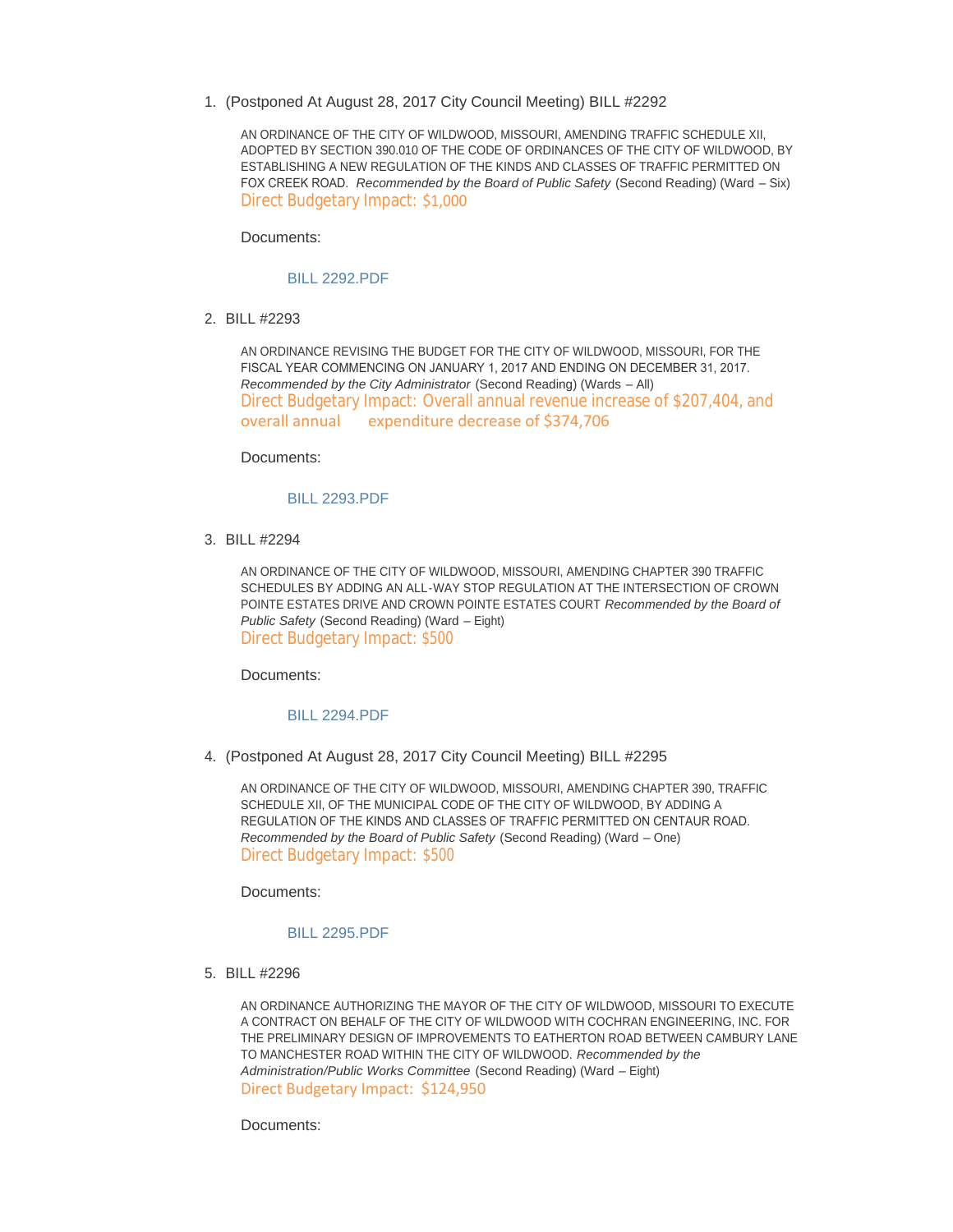#### **NEW BUSINESS – B.**

BILL #2298 1.

AN ORDINANCE OF THE CITY OF WILDWOOD, MISSOURI, SUBMITTING TO THE QUALIFIED VOTERS OF THE CITY AT THE GENERAL MUNICIPAL ELECTION TO BE HELD IN THE CITY ON APRIL 3, 2018, PROPOSED AMENDMENTS TO VARIOUS PROVISIONS OF THE CHARTER OF THE CITY OF WILDWOOD, MISSOURI, AS THEY RELATE TO TERM LIMITS FOR ELECTED OFFICIALS AND MEMBERS OF BOARDS AND COMMISSIONS OF THE CITY, PROCEDURES AND REGULATIONS FOR MAYORAL APPOINTMENTS, AND LIMITATIONS ON CERTAIN CAPITAL EXPENDITURES WITHOUT VOTER APPROVAL. *Recommended by the City Council* (First Reading) (Wards – All) Direct Budgetary Impact: None

Documents:

#### [BILL 2298.PDF](http://cityofwildwood.com/AgendaCenter/ViewFile/Item/12226?fileID=17605)

BILL #2299 2.

AN ORDINANCE OF THE CITY OF WILDWOOD, MISSOURI, AMENDING CHAPTER 125 OF THE CODE OF ORDINANCES OF THE CITY OF WILDWOOD BY ENACTING NEW SECTIONS 125.140 AND 125.150; PROVIDING PROCEDURES FOR HANDLING OF ALLEGED VIOLATIONS OF THE CITY CHARTER BY CITY OFFICIALS; AND PROVIDING REGULATIONS ON POLITICAL ACTIVITIES OF CERTAIN EMPLOYEES AND OFFICERS OF THE CITY. *Recommended by the City Council* (First Reading) (Wards – All) Direct Budgetary Impact: None

Documents:

#### [BILL 2299.PDF](http://cityofwildwood.com/AgendaCenter/ViewFile/Item/12227?fileID=17582)

BILL #2300 3.

AN ORDINANCE OF THE CITY OF WILDWOOD, MISSOURI, PROVIDING FOR THE COMPENSATION OF THE OFFICES OF MUNICIPAL JUDGE AND PROSECUTING ATTORNEY. *Recommended by the City Council* (First Reading) (Wards – All) Direct Budgetary Impact: \$4,000 per year

Documents:

#### [BILL 2300.PDF](http://cityofwildwood.com/AgendaCenter/ViewFile/Item/12233?fileID=17583)

BILL #2301 4.

AN ORDINANCE BY THE CITY COUNCIL OF THE CITY OF WILDWOOD, MISSOURI AUTHORIZING THE TERMINATION OF THE PLANNED RESIDENTIAL DEVELOPMENT (PRD) OVERLAY DISTRICT IN THE NU NON-URBAN RESIDENCE DISTRICT AND FPNU FLOODPLAIN NON-URBAN DISTRICT FOR A 193.2 ACRE TRACT OF LAND LOCATED ON THE EAST SIDE OF OSSENFORT ROAD, SOUTH OF WILD HORSE CREEK ROAD (P.Z. 25 and 25a, dba Deer Valley Estates), CONSISTENT WITH THE RECOMMENDATION OF THE PLANNING AND ZONING COMMISSION, IN ITS LETTER ON THIS MATTER THAT IS DATED AUGUST 21, 2017, WHICH NOTED THE REQUIRED COMMENCEMENT OF CONSTRUCTION TIMELINE HAD NEVER BEEN MET, AFTER MULTIPLE YEARS OF EXTENSIONS. *Recommended by the City Council* (First Reading) (Ward – One) Direct Budgetary Impact: None

Documents:

[BILL 2301.PDF](http://cityofwildwood.com/AgendaCenter/ViewFile/Item/12234?fileID=17584)